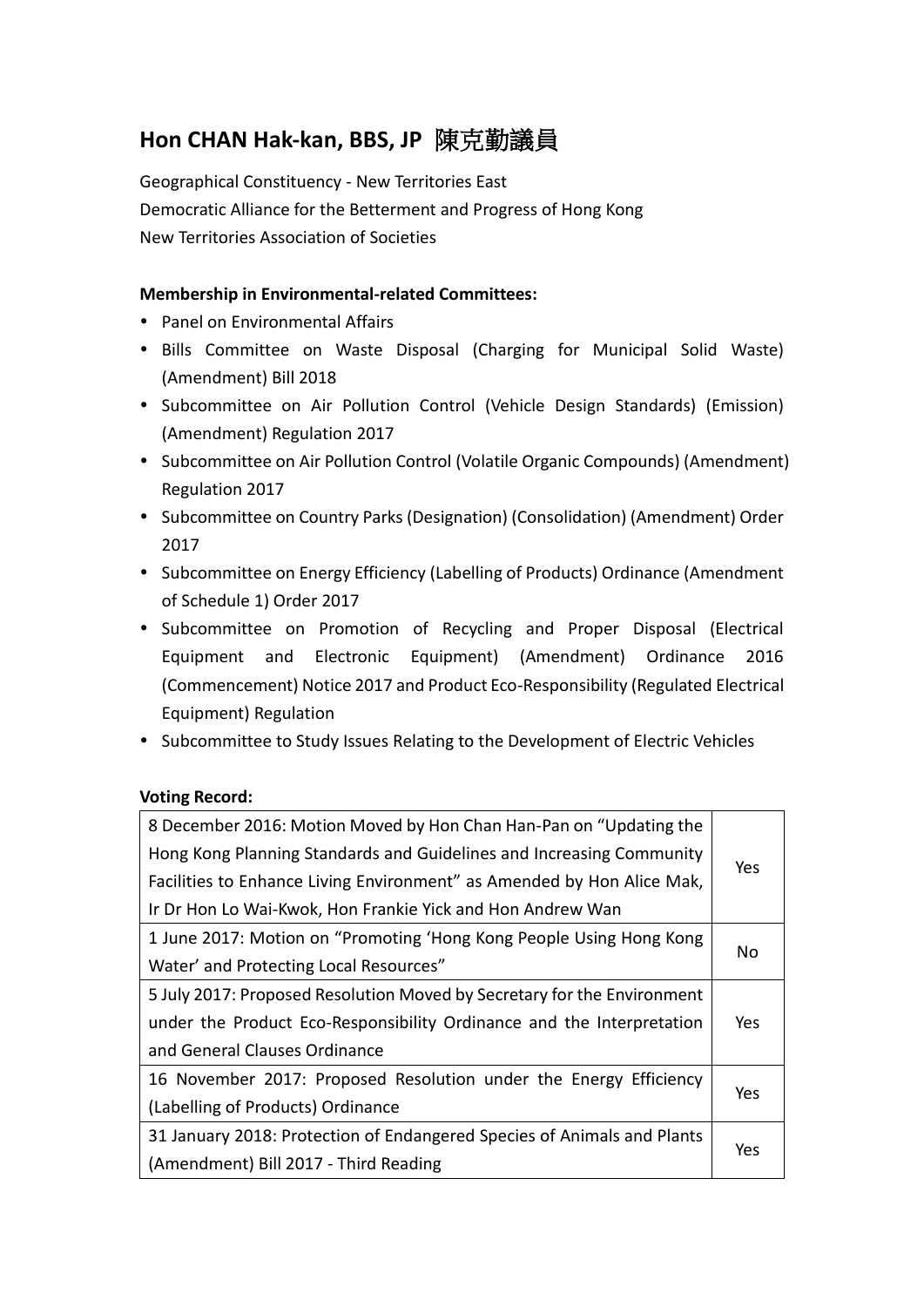12 April 2018: Motion Moved by Hon Frankie Yick on "Promoting the Popularization of Electric Vehicles" as Amended by Hon Kenneth Leung, Hon Charles Peter Mok, Ir Dr Hon Lo Wai-Kwok, Hon Yung Hoi-Yan, Hon Chan Hak-Kan and Hon Tanya Chan

### **Panel on Environmental Affairs Attendance:**



As Member

#### **Comments Made in Environmental-related Committees:**

#### Panel on Environmental Affairs

| 20161024 | 28. Mr CHAN Hak-kan noted that although the per capita         | Waste |
|----------|----------------------------------------------------------------|-------|
|          | disposal rate of municipal food waste had dropped by 7.9%      |       |
|          | from 2014 to 2015, the actual decrease by weight was only      |       |
|          | 0.04 kg/person/day. He also noted that many local food         |       |
|          | businesses were reluctant to donate their excess food due to   |       |
|          | concerns about food safety and associated legal labilities. As |       |
|          | a result, many food businesses were dumping loads of edible    |       |
|          | food each day. Mr CHAN urged the Administration to             |       |
|          | introduce relevant policies, and/or legislation similar to the |       |
|          | Good Samaritan Food Donation Act in the United States, to      |       |
|          | promote food donation and minimize food waste.                 |       |
| 20161128 | 15. Mr CHAN Hak-kan referred to a media report in which        | Waste |
|          | some applicants complained about the hurdles and lengthy       |       |
|          | processing time of applications under ESP. For example,        |       |
|          | without regard to the difficulties typically encountered by    |       |
|          | small and medium enterprises ("SMEs") in opening new bank      |       |
|          | accounts, applicants were each required to open and            |       |
|          | maintain a separate bank account solely and exclusively for    |       |
|          | processing all receipts and payments of the project            |       |
|          |                                                                |       |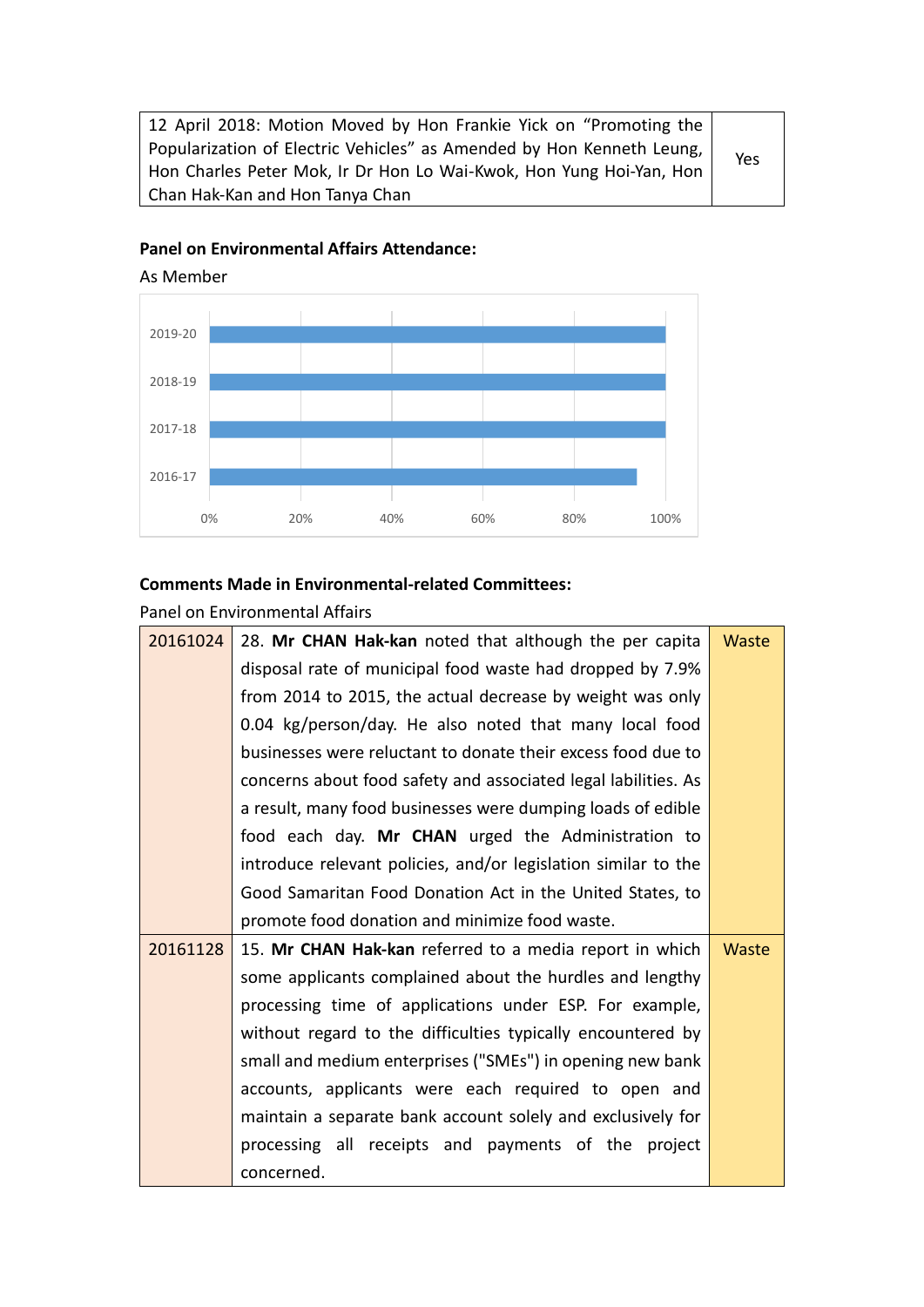| 20161128 | 23. Referring to the restriction under ESP that the grantees     | Waste   |
|----------|------------------------------------------------------------------|---------|
|          | were not allowed to use the grant on their existing recycling    |         |
|          | operations, Mr CHAN Hak-kan doubted that the grant of            |         |
|          | merely about \$90,000 each for some cases was hardly             |         |
|          | adequate for starting up new operations. He questioned the       |         |
|          | effectiveness of the Fund in addressing the operational and      |         |
|          | financial difficulties of general recyclers.                     |         |
| 20161219 | 38. Mr CHAN Hak-kan requested the Administration to              | Air     |
|          | explain the surge in the number of registered diesel private     |         |
|          | cars in Hong Kong since 2009, despite stringent emission         |         |
|          | requirements for new registration of these vehicles had been     |         |
|          | in place since 1998.                                             |         |
| 20170123 | 16. Mr CHAN Hak-kan opined that instead of relying on waste      | Climate |
|          | treatment initiatives to increase the use of RE for power        |         |
|          | generation as a secondary goal, the Administration should        |         |
|          | introduce initiatives dedicated specifically to generating RE    |         |
|          | locally, such as making use of restored landfills for developing |         |
|          | solar plants. Mr CHAN and the Chairman asked if the              |         |
|          | Administration would consider introducing green financing        |         |
|          | initiatives, such as green bonds, to support public and private  |         |
|          | environmental projects including RE installations.               |         |
| 20170327 | 6. Mr CHAN Hak-kan, Mr LEUNG Che-cheung, Mr Kenneth              | Waste   |
|          | LEUNG, Mr KWOK Wai-keung, Dr Elizabeth QUAT, Mr Martin           |         |
|          | LIAO, Mr Andrew WAN, Mr CHU Hoi-dick, Mr HO Kai-ming and         |         |
|          | Mr Kenneth LAU expressed support in principle for the            |         |
|          | proposed quantity-based MSW charging.                            |         |
| 20170327 | 7. Mr CHAN Hak-kan and Dr YIU Chung-yim expressed                | Waste   |
|          | concern about potential aggravation of fly-tipping as a result   |         |
|          | of MSW charging, and the difficulties faced by property          |         |
|          | management companies ("PMCs") in tackling the problem.           |         |
|          | Mr CHAN, Dr YIU, Mr Kenneth LAU and Mr SHIU Ka-fai               |         |
|          | enquired about the measures to be taken by the                   |         |
|          | Administration<br>complement<br>enforce<br>the<br>and<br>to      |         |
|          | implementation of MSW charging, including the means to           |         |
|          | identify non-compliant waste producers, and combat fly-          |         |
|          | tipping on agricultural lands and at rural villages.             |         |
| 20170327 | 18. Mr CHAN Hak-kan, Mr KWOK Wai-keung, Mr Andrew                | Waste   |
|          | WAN, and Mr HO Kai-ming sought information on the                |         |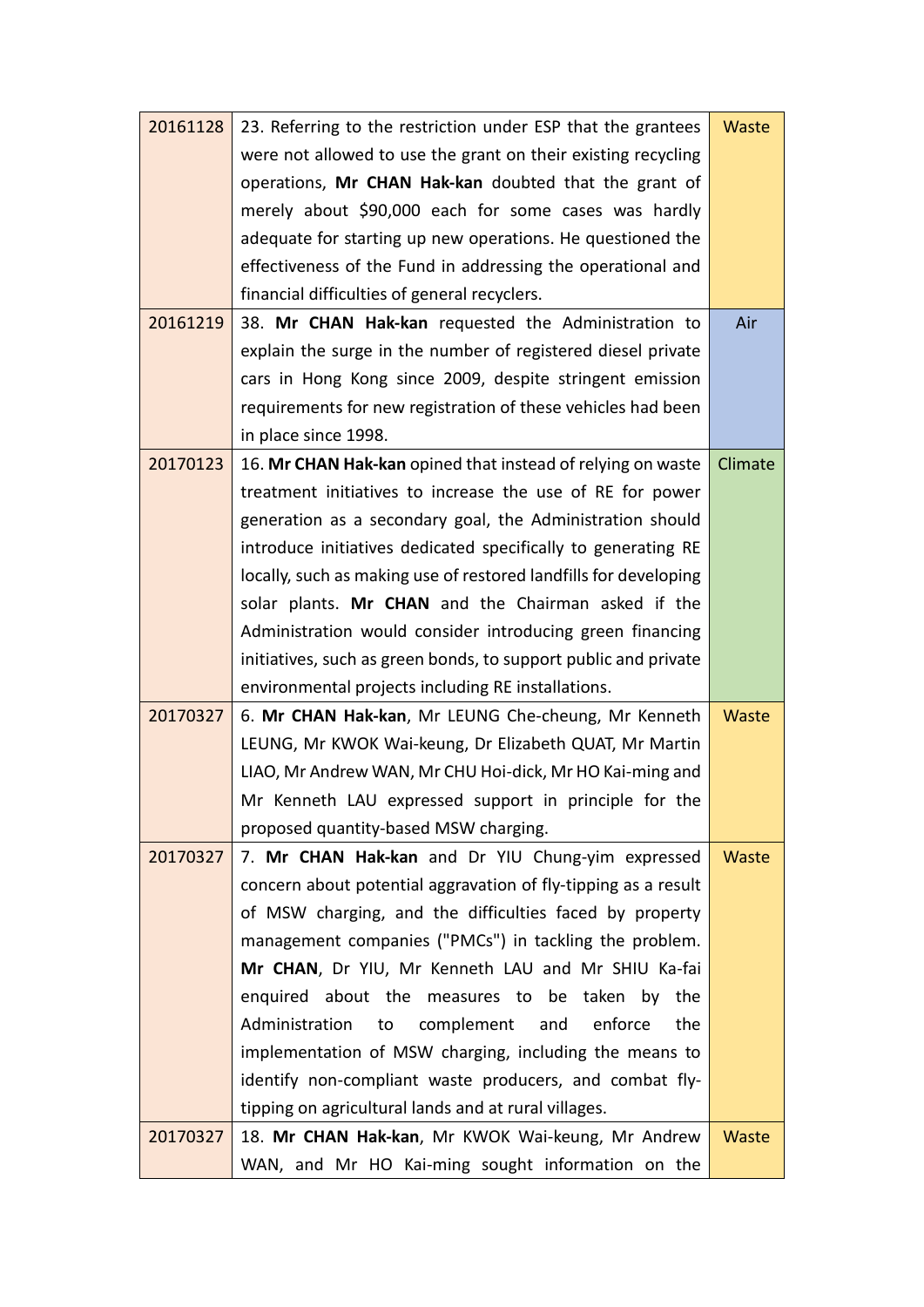|          | Administration's measures, if any, to relieve people with     |         |
|----------|---------------------------------------------------------------|---------|
|          | financial hardship from the burden of MSW charges, such as    |         |
|          | by granting exemptions/subsidies to the low-income families,  |         |
|          | elderly persons receiving Old Age Living Allowance and        |         |
|          | recipients of Comprehensive Social Security Assistance        |         |
|          | Scheme ("CSSA").                                              |         |
| 20170327 | 22. Mr CHAN Hak-kan suggested the Administration work out     | Waste   |
|          | suitable arrangements for the collection of food waste from   |         |
|          | households.                                                   |         |
| 20170327 | 24. Mr CHAN Hak-kan requested the Administration to           | Waste   |
|          | provide more assistance to the recycling trade.               |         |
| 20170327 | 28. Mr CHAN Hak-kan and Mr WU Chi-wai opined that the         | Waste   |
|          | MSW charges collected should be ploughed back to an           |         |
|          | account designated for initiatives related to<br>waste        |         |
|          | management and recycling.                                     |         |
| 20170429 | 4. Mr CHAN Hak-kan appreciated the efforts made by the        | Climate |
|          | Government on the SCA negotiation. However, he considered     |         |
|          | that lengthening the SCA term from the current 10 years to    |         |
|          | 15 years was an unwise decision which might weaken the        |         |
|          | bargaining power of the Government in the next 15 years.      |         |
| 20170429 | 46. Mr CHAN Hak-kan considered that measures to promote       | Climate |
|          | RE development should be further strengthened under the       |         |
|          | new SCAs.                                                     |         |
| 20170429 | 48. Mr CHAN Hak-kan expressed concern on emissions from       | Climate |
|          | power generation. He considered that the terms of the new     |         |
|          | SCAs could not effectively help reduce the emissions.         |         |
| 20170522 | 9. Noting that the AQHI recorded at six AQMSs was over 10     | Air     |
|          | (i.e. health risk of "Serious") on 10 May 2017, Mr CHAN Hak-  |         |
|          | kan queried whether the roadside air quality had been         |         |
|          | improved.                                                     |         |
| 20170522 | 12. Mr CHAN Hak-kan enquired about the Administration's       | Air     |
|          | timetable for phasing out commercial vehicles which had       |         |
|          | higher levels of emissions, including buses, taxis and public |         |
|          | light buses.                                                  |         |
| 20170522 | 20. Mr CHAN Hak-kan expressed concern about marine            | Air     |
|          | emission which was another major air pollution source.        |         |
| 20170626 | 8. Mr HUI Chi-fung, Mr CHAN Hak-kan and Mr Nathan LAW         | Climate |
|          | expressed disappointment about the lack of RE target in Hong  |         |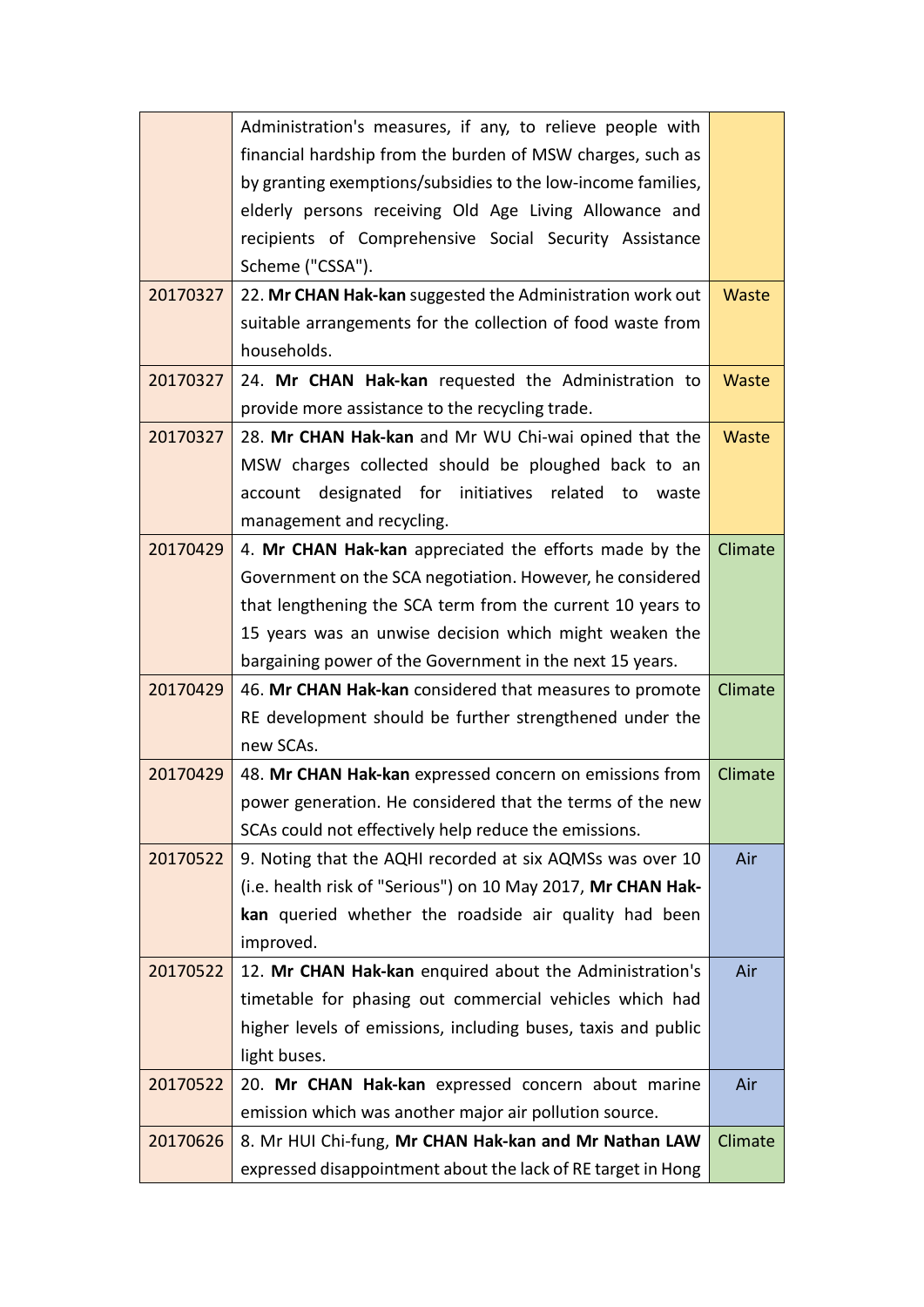|          | Kong by 2030. Mr CHAN enquired about the measures to be           |             |
|----------|-------------------------------------------------------------------|-------------|
|          | taken by the Administration to achieve the target set in the      |             |
|          | Action Plan to reduce carbon intensity by 65%-70% by 2030         |             |
|          | compared with the 2005 level.                                     |             |
| 20170626 | 21. Mr CHAN Hak-kan suggested the Administration consider         | Climate     |
|          | introducing solar power generation equipment in restored          |             |
|          | landfills and on external building walls with the use of vertical |             |
|          | thin film PV panels which provided large surface areas for        |             |
|          | capturing solar energy.                                           |             |
| 20171012 | 11b. Implementation of Organic Resources Recovery Centre          | Waste       |
|          | Phase 2: Regarding food waste management, Mr CHAN Hak-            |             |
|          | kan requested the Administration to explore what other            |             |
|          | feasible measures could be taken to reduce food waste in          |             |
|          | order to alleviate the pressure on landfills.                     |             |
| 20171012 | 12c. Development of renewable energy ("RE"): Mr HUI Chi-          | Climate     |
|          | fung, Mr CHAN Hak-kan and the Deputy Chairman proposed            |             |
|          | to discuss details of the implementation of the Feed-in Tariff    |             |
|          | ("FIT") scheme to be introduced in the next regulatory period     |             |
|          | of the Scheme of Control Agreements, including the setting of     |             |
|          | FIT rate(s) and measures to encourage the private sector and      |             |
|          | the community to consider investing in distributed RE. Mr         |             |
|          | <b>CHAN Hak-kan</b> also enquired about the way forward of        |             |
|          | implementing floating photovoltaic systems on a larger scale      |             |
|          | at impounding reservoirs in Hong Kong in the light of the         |             |
|          | results of the pilot schemes at selected reservoirs;              |             |
| 20171012 | 12e. Use of electric vehicles in Hong Kong - Mr HUI Chi-fung,     | Air         |
|          | Dr Elizabeth QUAT, Mr CHAN Hak-kan and Mr Frankie YICK            |             |
|          | proposed to discuss policies and measures in this regard,         |             |
|          | including the provision of battery charging facilities for        |             |
|          | electric vehicles, and whether there were plans to phase out      |             |
|          | conventional vehicles in the long run in view of the              |             |
|          | development overseas.                                             |             |
| 20171012 | 12f. Mr CHAN Hak-kan expressed concern about the                  | <b>Misc</b> |
|          | prevalence of illegal felling of incense trees in Hong Kong and   |             |
|          | requested the Administration to consider legislative control      |             |
|          | to enhance protection of incense trees;                           |             |
| 20171030 | 47. While expressing support for measures that would be           | Waste       |
|          | effective in achieving the "polluter pays" principle, Mr CHAN     |             |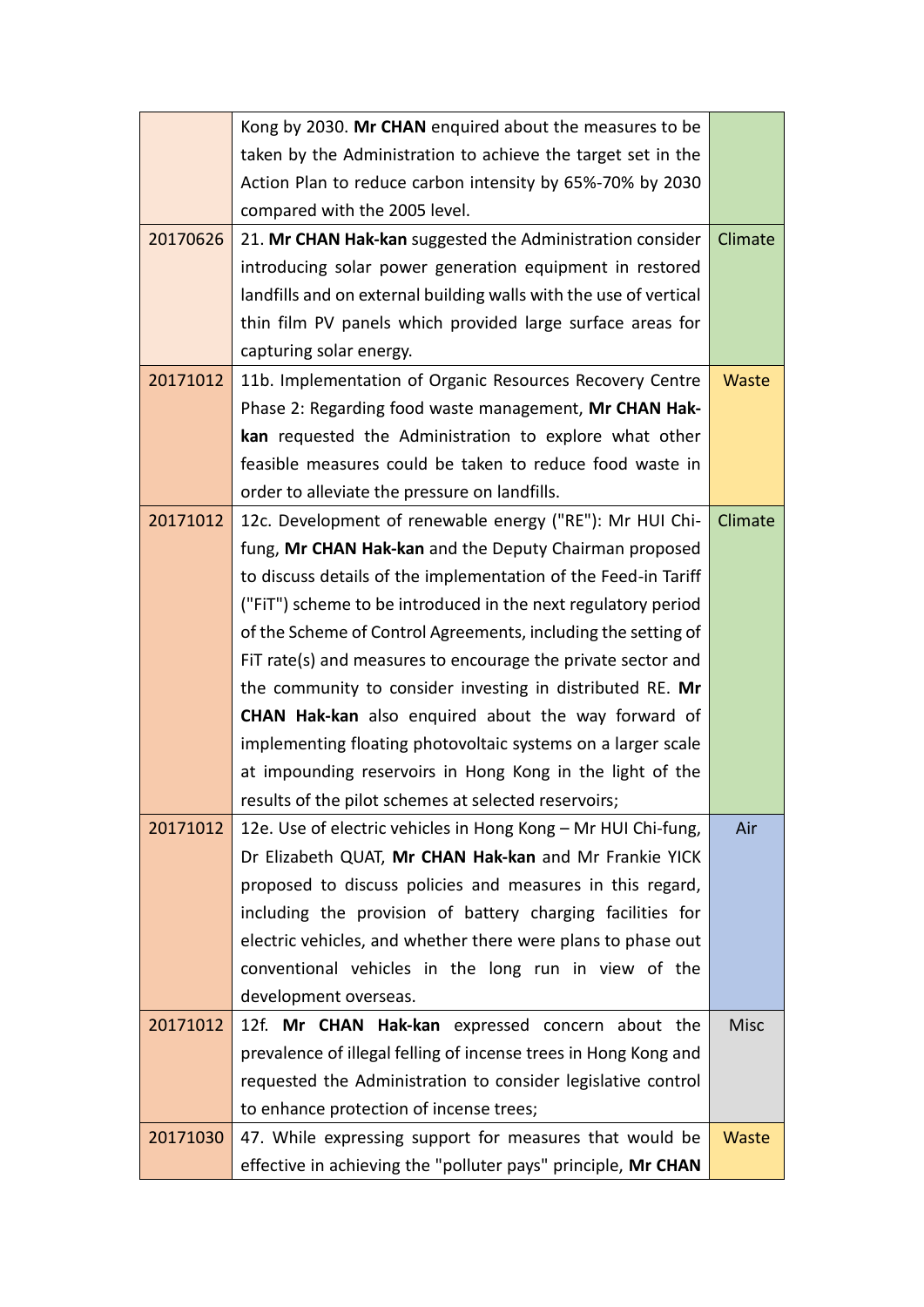|          | Hak-kan considered that the Administration should adopt a        |       |
|----------|------------------------------------------------------------------|-------|
|          | carrot-and-stick approach in implementing MSW charging. He       |       |
|          | introducing economic<br>suggested<br>incentives<br>drive<br>to   |       |
|          | behavioural changes in waste generation and hence reduce         |       |
|          | the overall waste disposal. In this regard, he suggested that    |       |
|          | consideration should be given to providing rebates on utility    |       |
|          | charges or government rates to individual households based       |       |
|          | on the amount of waste reduced.                                  |       |
| 20171030 | 53. Mr CHAN Hak-kan, Mr HUI Chi-fung and Mr CHU Hoi-dick         | Waste |
|          | opined that, in conjunction with the implementation of MSW       |       |
|          | charging, the Administration should allocate additional          |       |
|          | resources to support recycling and the development of the        |       |
|          | local recycling industry. For this purpose, the Administration   |       |
|          | should either ring-fence the revenue from MSW charging, or       |       |
|          | increase overall government expenditure<br>on<br>related         |       |
|          | programmes.                                                      |       |
| 20171030 | 62. Mr CHAN Hak-kan, Mr Steven HO, Mr SHIU Ka-fai and Mr         | Waste |
|          | <b>KWOK</b><br>Wai-keung<br>expressed<br>that<br>the<br>concerns |       |
|          | implementation of MSW charging would aggravate fly-tipping       |       |
|          | and give rise to charge evasion as well as abuse of litter       |       |
|          | containers in public places.                                     |       |
| 20171127 | 7. Mr CHAN Hak-kan expressed support for the proposed            | Water |
|          | works with a view to improving the coastal water quality of      |       |
|          | Starling Inlet. He and Mr Steven HO however noted that some      |       |
|          | local fishermen were very concerned about the discharge          |       |
|          | point of the new submarine outfall and the impact of sewage      |       |
|          | discharged on the water quality in the nearby fish culture       |       |
|          | zone. They asked the Administration to consider extending        |       |
|          | the outfall further away from Sha Tau Kok fish culture zone to   |       |
|          | minimize the impact of the discharged effluent on the water      |       |
|          | quality.                                                         |       |
| 20171127 | 9. Mr CHAN Hak-kan requested the Administration to               | Water |
|          | consider his proposal of further extending the length of the     |       |
|          | submarine outfall by 1 km, with due regard to the cost           |       |
|          |                                                                  |       |
|          | implication, impact on marine ecology nearby and the             |       |
|          | fisheries sector.                                                |       |
| 20171127 | 27. Pointing out that the recycling industry was facing          | Waste |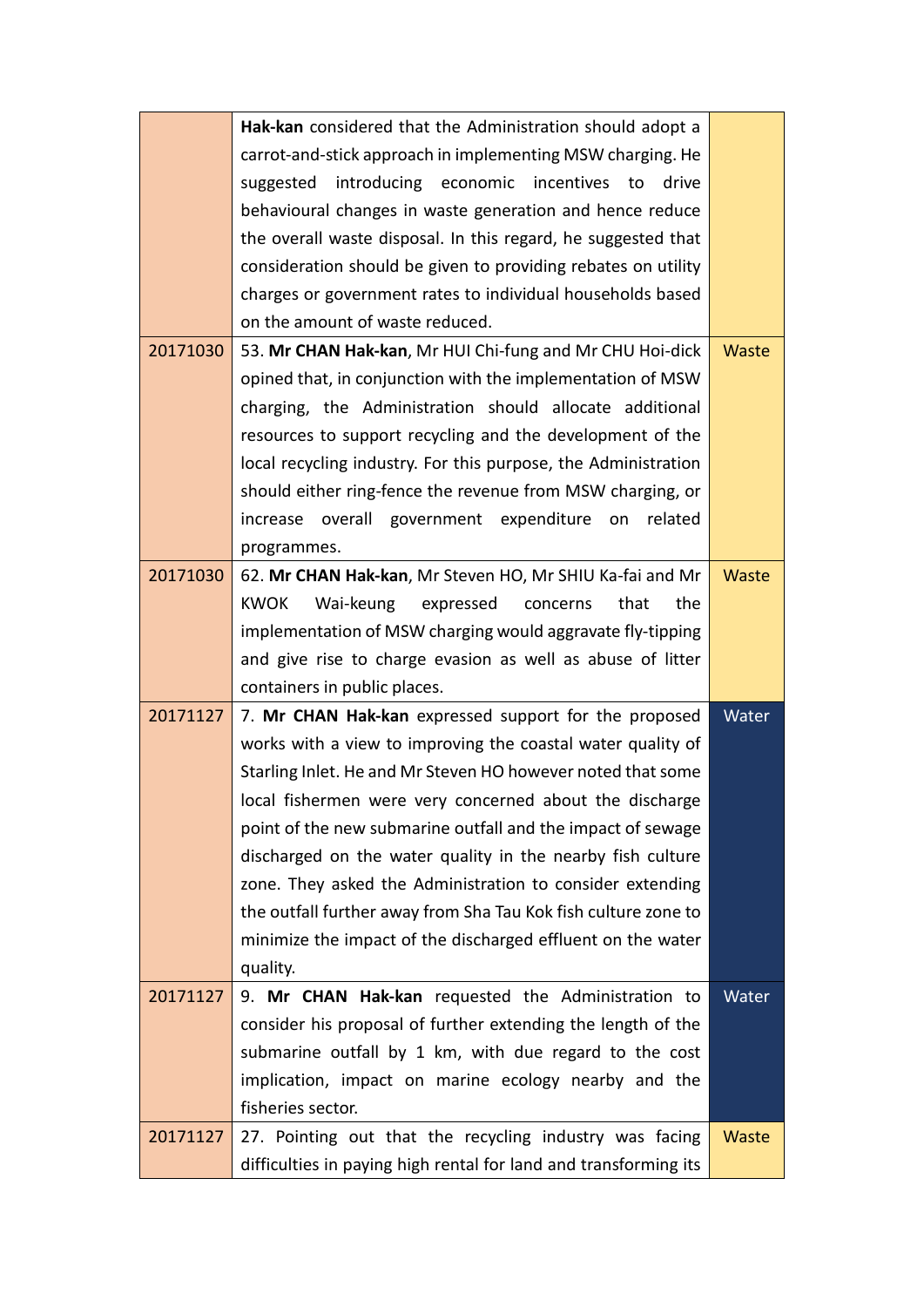|          | business to manufacture high quality recycled products made    |       |
|----------|----------------------------------------------------------------|-------|
|          | from recyclables, Mr CHAN Hak-kan considered it necessary      |       |
|          | for the Administration to facilitate the recycling industry to |       |
|          | upgrade its operational standard and efficiency as well as to  |       |
|          | enhance the provision of land for the industry. He enquired    |       |
|          | whether the Administration would consider subdividing the      |       |
|          | vacant lots in EcoPark for use by the small recycling          |       |
|          | businesses or designating a new site for their use.            |       |
| 20171127 | 31. Mr CHAN Hak-kan and Dr Elizabeth QUAT expressed            | Waste |
|          | support for the Administration's proposed approach of          |       |
|          | incubating a local manufacturing industry using recycled       |       |
|          | materials.                                                     |       |
| 20171127 | 34. To enhance the sale of products manufactured from          | Waste |
|          | recycled materials by local recyclers, Mr CHAN Hak-kan and     |       |
|          | Dr Elizabeth QUAT suggested that the Administration should     |       |
|          | take the lead in purchasing products manufactured from         |       |
|          | recycled materials.                                            |       |
| 20171219 | 6. Whilst acknowledging the efforts made<br>by the             | Waste |
|          | Administration in assisting the recycling industry, Mr CHAN    |       |
|          | Hak-kan pointed out that many of the concerns and problems     |       |
|          | raised by deputations were long-standing issues (e.g. over-    |       |
|          | reliance on a single export market for local recyclables, the  |       |
|          | high admission threshold of the EcoPark, and the high          |       |
|          | administration fees for applications for subsidies under the   |       |
|          | Recycling Fund, etc). He stressed that both policy and funding |       |
|          | support from the Government were needed for the                |       |
|          | sustainable development of the environmental protection        |       |
|          | industry. He added that implementing municipal solid waste     |       |
|          | charging should not be used as a pretext for the               |       |
|          | Administration to delay taking further actions on recycling    |       |
|          | related work.                                                  |       |
| 20180326 | 13. Mr CHAN Hak-kan expressed disappointment that there        | Waste |
|          | were only about 100 cases of prosecution against fly-tipping   |       |
|          | of construction waste in 2017 despite that over 10 500 public  |       |
|          | reports were received in the year. He also took the view that  |       |
|          | the number of surveillance cameras installed or planned to be  |       |
|          | installed was grossly insufficient, considering the extensive  |       |
|          | presence of fly-tipping activities in the territory.           |       |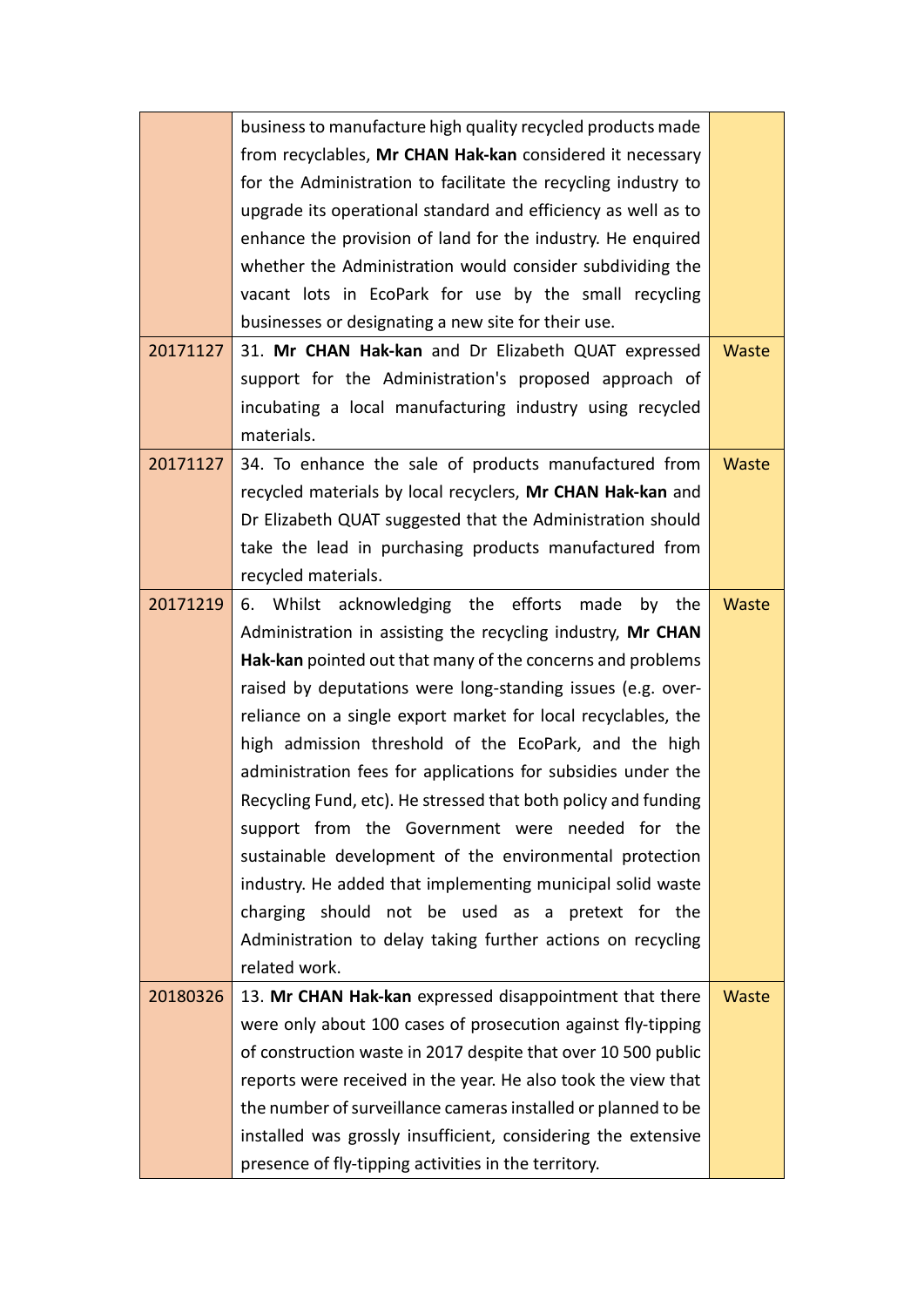| 20180326 | 20. Mr CHAN Hak-kan observed that illegal land filling            | Waste        |
|----------|-------------------------------------------------------------------|--------------|
|          | activities continued on private land lots and their vicinity even |              |
|          | though warning letters had been issued to the landowners          |              |
|          | concerned and registered in the Land Registry. He opined that     |              |
|          | the Administration should impose heavier penalties on the         |              |
|          | offenders.                                                        |              |
| 20180423 | 7. Ir Dr LO Wai-kwok and Mr CHAN Hak-kan expressed                | Climate      |
|          | support for the measures to promote the development of            |              |
|          | distributed RE. Mr CHAN and Mr HUI Chi-fung considered that       |              |
|          | the proposed FiT rates were reasonable and attractive to          |              |
|          | potential RE developers.                                          |              |
| 20180423 | 32. Mr CHAN Hak-kan enquired if the Administration planned        | Climate      |
|          | to develop more large-scale RE systems and/or encourage the       |              |
|          | private sector to provide such systems on their premises.         |              |
| 20180423 | 34. Mr CHAN Hak-kan enquired whether the Administration           | Climate      |
|          | would consider setting a more ambitious long-term target for      |              |
|          | the use of RE in Hong Kong.                                       |              |
| 20180719 | 9. Mr CHAN Hak-kan and Dr Elizabeth QUAT requested the            | Waste        |
|          | Administration to consider earmarking part/all of the             |              |
|          | proceeds from the levy for supporting the development of the      |              |
|          | local recycling industry on the basis of "dedicated fund for      |              |
|          | dedicated use".                                                   |              |
| 20180719 | 13. Mr CHAN Hak-kan and Dr Elizabeth QUAT said that they          | Waste        |
|          | supported the recycling of glass containers for gainful reuse     |              |
|          | in principle. However, they were concerned whether there          |              |
|          | would be sufficient outlets for the recycled glass materials      |              |
|          | and products. In particular, they questioned the feasibility of   |              |
|          | using the recycled materials as fill materials, given that the    |              |
|          | supply of other fill materials generated in Hong Kong had         |              |
|          | already exceeded local demand.                                    |              |
| 20180719 | 20. Apart from imposing the levy to recover the cost of the       | <b>Waste</b> |
|          | collection and treatment of waste glass containers, Mr CHAN       |              |
|          | Hak-kan, Mr CHU Hoi-dick and Mr LEUNG Yiu-chung asked             |              |
|          | the Administration would<br>whether<br>implement other            |              |
|          | measures to more proactively encourage local beverage             |              |
|          | manufacturers and other suppliers to reuse the glass              |              |
|          | beverage containers through re-bottling.                          |              |
| 20180719 | 37.<br><b>CHAN</b><br>Hak-kan said that he supported the<br>Mr    | Waste        |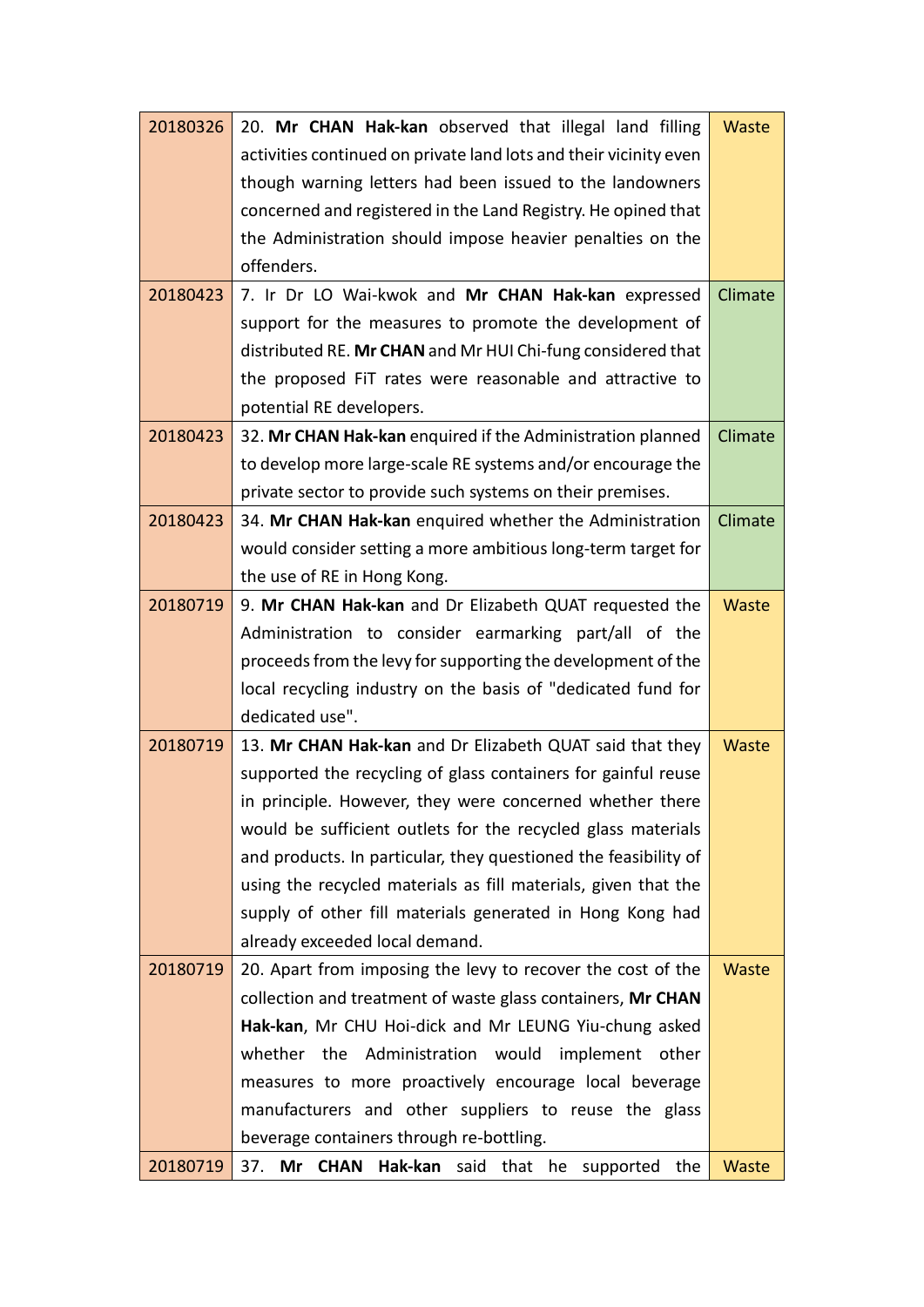|          | Administration's proposal [to implement Organic Resources           |       |
|----------|---------------------------------------------------------------------|-------|
|          | Recovery Centre Phase 2] in principle.                              |       |
| 20180719 | 45. Mr CHAN Hak-kan and Dr Elizabeth QUAT questioned                | Waste |
|          | whether the 16 500 tonnes of compost produced by [Organic           |       |
|          | Resources Recovery Centre Phase 1] and [Organic Resources           |       |
|          | Recovery Centre Phase 2] annually could be fully absorbed by        |       |
|          | local uses. They urged the Administration to diversify the          |       |
|          | outlets for recycled food waste, such as turning it into fish       |       |
|          | feed. Mr CHAN also relayed the concern of some local farmers        |       |
|          | that the compost produced by ORRCs might not be suitable            |       |
|          | for their agricultural practices.                                   |       |
| 20181011 | 8b. Promoting the use of electric vehicles ("EVs"): Mr CHAN         | Air   |
|          | Hak-kan, Ms Tanya CHAN and Dr Elizabeth QUAT proposed               |       |
|          | discussing this item in the 2018-2019 session. They suggested       |       |
|          | that the Administration should brief the Panel on the relevant      |       |
|          | policies and measures, the latest development in the                |       |
|          | provision of ancillary facilities (such as charging facilities) for |       |
|          | EVs, and the Administration's long-term plan (if any) to phase      |       |
|          | out conventional vehicles;                                          |       |
| 20181022 | 4. Mr Kenneth LEUNG welcomed the proposal of ceasing the            | Air   |
|          | first registration of diesel private cars and urged the             |       |
|          | Administration to set a clear timetable in this regard with         |       |
|          | reference to the practices of other jurisdictions (such as the      |       |
|          | United Kingdom and Germany) before it consulted the                 |       |
|          | relevant trades lest the implementation of the proposal be          |       |
|          | postponed. Mr CHAN Hak-kan expressed a similar view.                |       |
| 20181022 | 6. He and Mr CHAN Hak-kan sought elaboration on the                 | Air   |
|          | policies on promoting the adoption of EVs and other new             |       |
|          | energy vehicles, including the policies on the development of       |       |
|          | ancillary facilities such as EV chargers.                           |       |
| 20181022 | 11. Mr CHAN Hak-kan expressed appreciation for the                  | Waste |
|          | Administration's<br>commitment on<br>providing<br>additional        |       |
|          | recurrent resources starting from the 2019-2020 financial           |       |
|          | year for strengthening work on waste reduction and recycling        |       |
|          | to complement the implementation of municipal solid waste           |       |
|          | ("MSW") charging. He sought details on the uses of the              |       |
|          | additional provision. As the implementation of the producer         |       |
|          | responsibility scheme ("PRS") on waste electrical and               |       |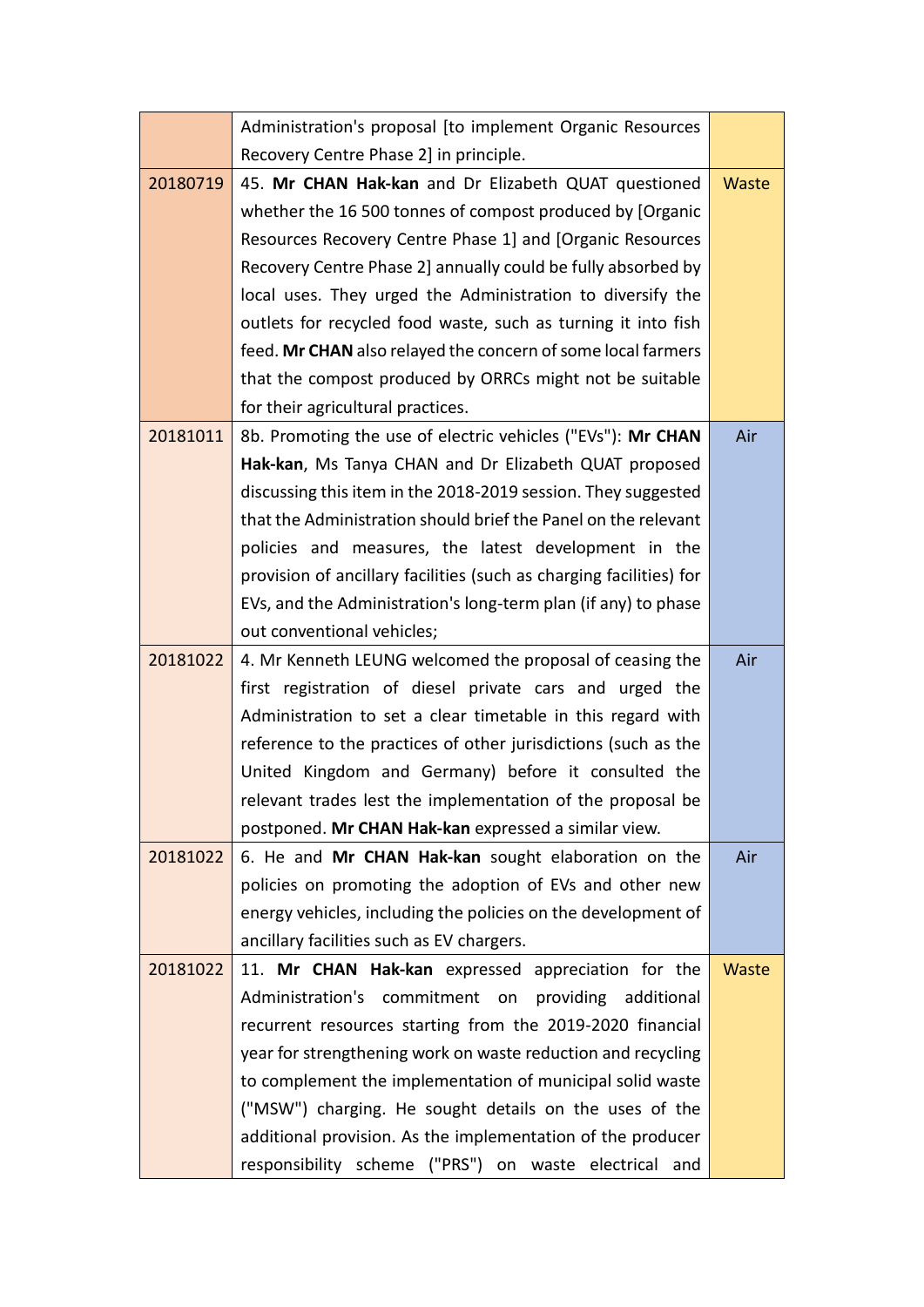|          | electronic equipment had exacerbated fly-tipping of              |       |
|----------|------------------------------------------------------------------|-------|
|          | electronic waste, he enquired how the Administration would       |       |
|          | prevent similar problems when implementing MSW charging.         |       |
| 20181022 | 21. Mr CHAN Hak-kan observed that most measures                  | Waste |
|          | announced in the Policy Address on reducing waste plastics       |       |
|          | were voluntary in nature, and enquired if the Administration     |       |
|          | had plans to implement PRSs on plastic containers and            |       |
|          | disposable plastic tableware. He also expressed concern          |       |
|          | about whether there would be sufficient local outlets for        |       |
|          | plastic recyclables.                                             |       |
| 20181126 | 5. Mr Kenneth LEUNG pointed out that the "One-for-One            | Air   |
|          | Replacement" Scheme launched in 2018 had limited success         |       |
|          | in promoting the adoption of electric private cars, and the      |       |
|          | petrol private car fleet continued to expand at a rapid rate. In |       |
|          | view of the above, he suggested that the Panel should discuss    |       |
|          | the item of "Promoting the use of electric vehicles ("EVs")" as  |       |
|          | early as possible and preferably before the announcement of      |       |
|          | the 2019-2020 Budget. He and Mr CHAN Hak-kan agreed with         |       |
|          | Mr LEUNG's suggestion.                                           |       |
| 20181126 | 9. At the invitation of the Chairman, Mr CHAN Hak-kan            | Air   |
|          | briefed the Panel on the proposal for setting up a               |       |
|          | subcommittee to study issues relating to the development of      |       |
|          | EVs ("the proposed subcommittee") that he and Mr Frankie         |       |
|          | YICK jointly put forward.                                        |       |
| 20181219 | 10. Mr CHAN Hak-kan commented that the various measures          | Air   |
|          | to improve roadside air quality had been implemented             |       |
|          | haphazardly, which failed to provide an effective solution to    |       |
|          | roadside air pollution. He considered that the general           |       |
|          | adoption of EVs, which had no tailpipe emission, would be        |       |
|          | able to improve roadside air quality enormously. However,        |       |
|          | the Administration's policies on promoting the use of EVs        |       |
|          | were inconsistent. For example, there was insufficient           |       |
|          | financial incentive for PC owners to switch to e-PCs (a case in  |       |
|          | point was the low participation rate in the "One-for-One         |       |
|          | Replacement" Scheme), and the ancillary facilities for EVs had   |       |
|          | remained inadequate.                                             |       |
| 20181219 | 16. Mr CHAN Hak-kan and Mr Tony TSE enquired whether the         | Air   |
|          | Administration had set any targets for the proportions of EVs    |       |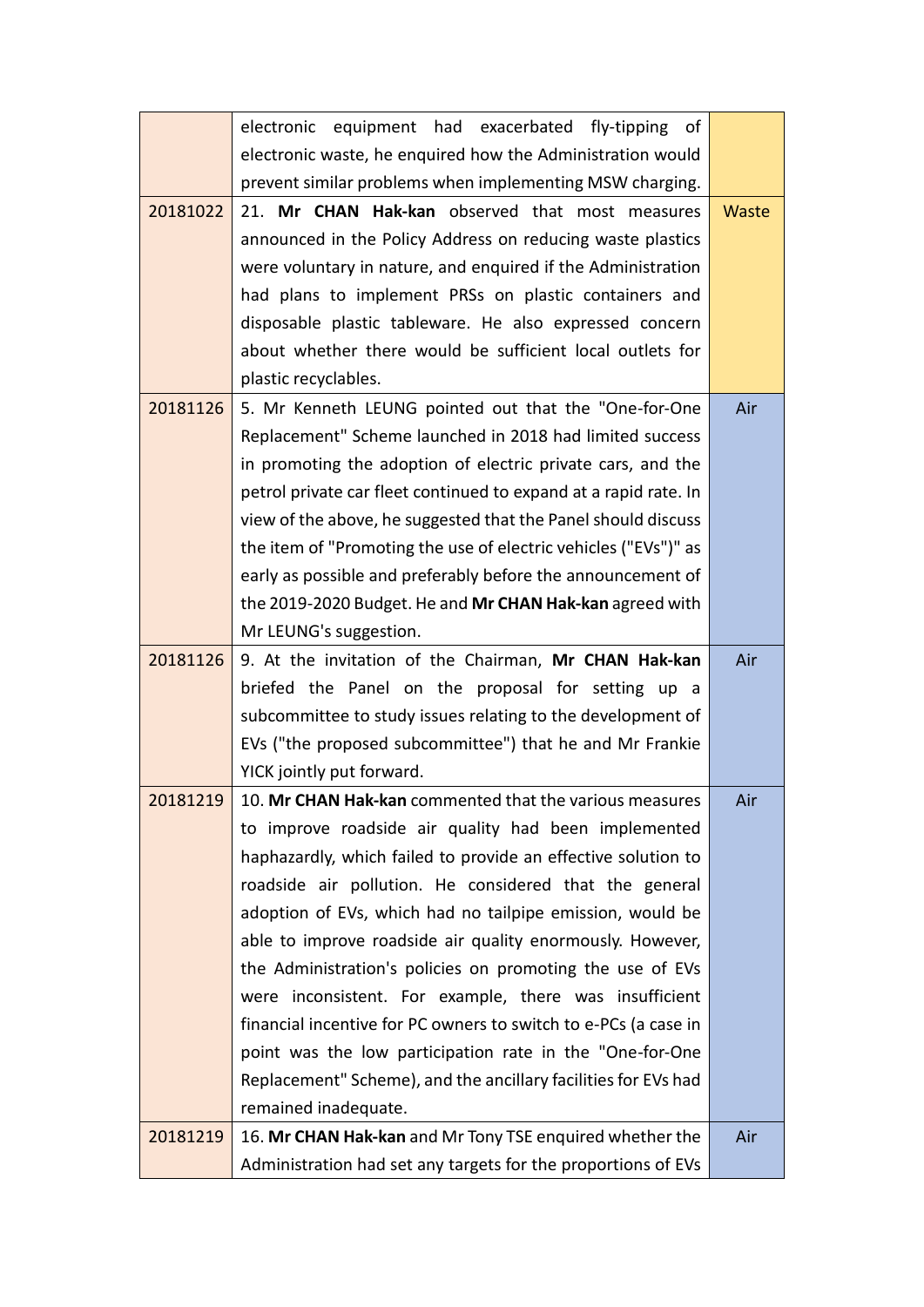|          | in the local vehicle fleet for different types of vehicles, such as |     |
|----------|---------------------------------------------------------------------|-----|
|          | PCs, franchised buses and taxis.                                    |     |
| 20181219 | 18. Mr CHAN Hak-kan pointed out that Hong Kong lagged               | Air |
|          | behind Shenzhen in the use of e-[commercial vehicles], as all       |     |
|          | public buses and taxis in Shenzhen had already been replaced        |     |
|          | by EVs.                                                             |     |
| 20181219 | 23. Mr CHAN Hak-kan considered that the trial scheme was            | Air |
|          | ineffective in promoting the use of electric buses, as none of      |     |
|          | franchised bus companies had made follow-up<br>the                  |     |
|          | investments after the completion of the trials.                     |     |
| 20190128 | 5. Mr CHAN Hak-kan and Mr KWOK Wai-keung enquired                   | Air |
|          | whether it remained a target of the Administration that 30%         |     |
|          | of PCs in Hong Kong would be EVs or hybrid vehicles by 2020,        |     |
|          | which was stated in the Hong Kong Planning Standards and            |     |
|          | Guidelines ("HKPSG") since the last revision in 2011; and if so,    |     |
|          | what new measures would be launched to accelerate the               |     |
|          | adoption of such vehicles in order to meet the target.              |     |
| 20190128 | 10. Mr CHAN Hak-kan, Dr Elizabeth QUAT and Mr Steven HO             | Air |
|          | expressed the following views: (a) the Democratic Alliance for      |     |
|          | the Betterment and Progress of Hong Kong ("DAB") supported          |     |
|          | policies on promoting the use of green transport, including         |     |
|          | the relaxation of eligibility criteria under the "One-for-One       |     |
|          | Replacement" Scheme; (b) however, due to low participation          |     |
|          | rate, the said scheme had been ineffective in promoting the         |     |
|          | use of e-PCs; and (c) given that FRTs payable of many e-PC          |     |
|          | models on the market remained significantly higher than the         |     |
|          | current concession cap under the scheme (i.e. \$250,000),           |     |
|          | DAB considered that a higher FRT concession should be               |     |
|          | offered for e-PCs (say a uniform 50% waiver for FRT in excess       |     |
|          | of the current concession cap) in order to encourage more PC        |     |
|          | owners to switch to e-PCs, especially those who would not           |     |
|          | mass-market e-PC models due to<br>choose<br>personal                |     |
|          | preferences.                                                        |     |
| 20190128 | 25. Mr CHAN Hak-kan opined that the public charging                 | Air |
|          | network for EVs should be greatly expanded so as to give a          |     |
|          | strong impetus to the adoption of e-PCs by PC owners.               |     |
|          | However, the Administration's policies on the development of        |     |
|          | public EV charging network appeared to be inconsistent over         |     |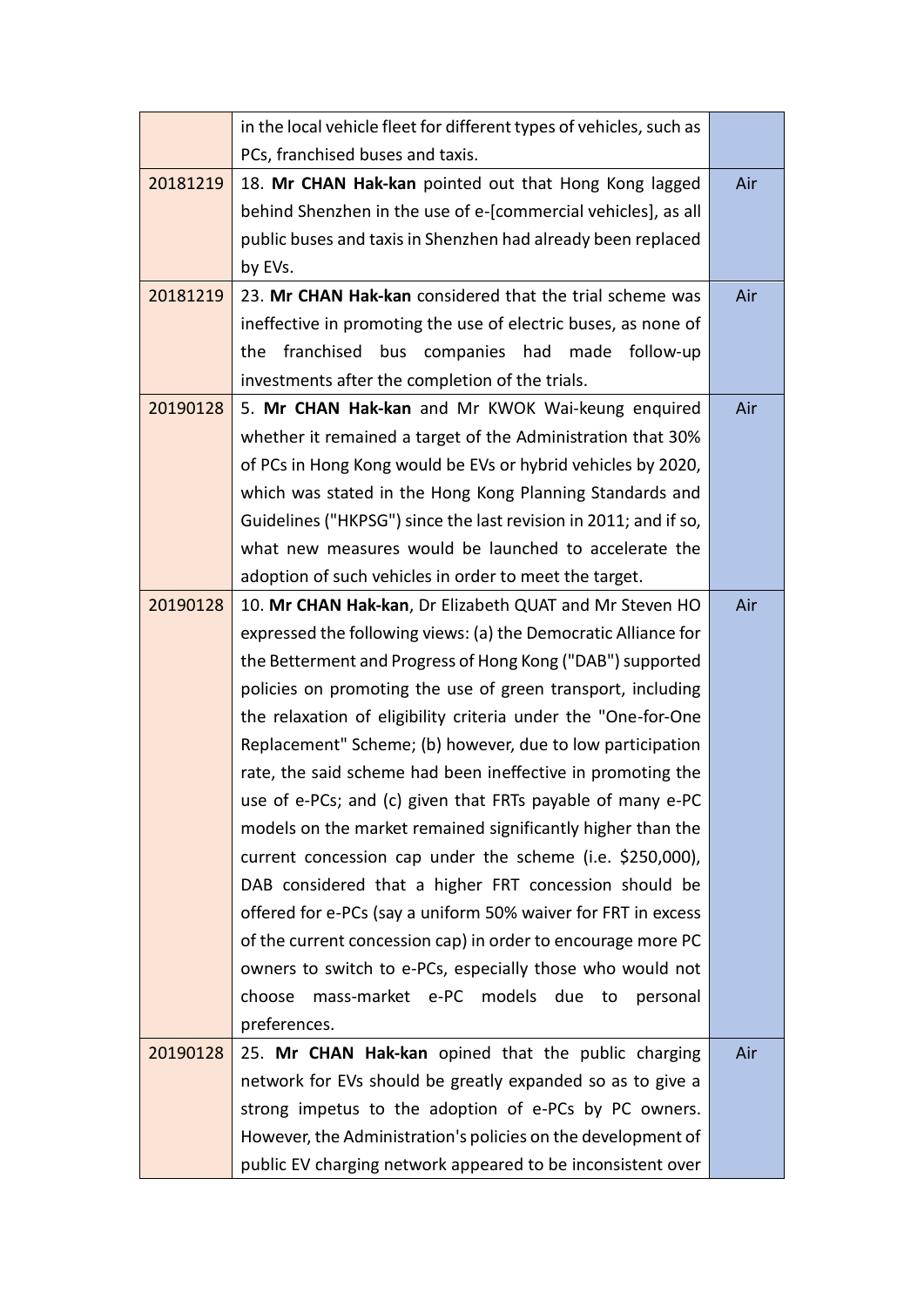|          | the years.                                                      |         |
|----------|-----------------------------------------------------------------|---------|
| 20190429 | 18. Dr Elizabeth QUAT, Mr CHAN Hak-kan, Mr Kenneth LAU          | Waste   |
|          | and Mr Kenneth LEUNG welcomed the proposed introduction         |         |
|          | of further enhancement measures to the Recycling Fund.          |         |
| 20191028 | 11. Mr CHAN Hak-kan commended the Administration's              | Air     |
|          | stepped-up efforts in the past year in promoting the use of     |         |
|          | EVs. While ENB had explained that the statement "the            |         |
|          | Government's longer term target is that as far as PCs are       |         |
|          | concerned, 30% are EVs or hybrid by 2020" in the Hong Kong      |         |
|          | Planning Standards and Guidelines merely represented a          |         |
|          | "vision", he sought clarification on whether clear targets had  |         |
|          | been set in respect of the replacement of fossil fuelpowered    |         |
|          | conventional vehicles by NEVs. In addition, he suggested that   |         |
|          | the Panel should invite public views on the policies and        |         |
|          | measures in respect of promoting the use of EVs.                |         |
| 20191028 | 15. Mr CHAN Hak-kan sought elaboration on why [the              | Climate |
|          | Sustainability Development Council] was involved in the         |         |
|          | setting of the long-term target for phasing out conventional    |         |
|          | vehicles.                                                       |         |
| 20191028 | 35. Mr CHAN Hak-kan expressed support for the policy            | Climate |
|          | direction of promoting the recycling and proper disposal of     |         |
|          | waste NEV batteries. Given that manufacturers/suppliers of      |         |
|          | pure EVs generally had established arrangements for handling    |         |
|          | waste EV batteries, he sought clarification on whether the      |         |
|          | Administration would seek to promote the recycling and          |         |
|          | proper disposal of waste hybrid vehicle batteries, which were   |         |
|          | often handled by vehicle repair workshops at present.           |         |
| 20191028 | 44. Mr CHAN Hak-kan asked whether the Administration            | Climate |
|          | would implement more large-scale RE projects, apart from        |         |
|          | the planned installation of a larger photovoltaic system at the |         |
|          | Plover Cove Reservoir.                                          |         |

Bills Committee on Waste Disposal (Charging for Municipal Solid Waste) (Amendment) Bill 2018

| 20190218 1. | Mr CHAN considered that for better implementation of the          |
|-------------|-------------------------------------------------------------------|
|             | proposed charging scheme, the Administration should give an       |
|             | undertaking, that it would collect domestic food waste and ensure |
|             | that there would be proper recycling outlets for domestic food    |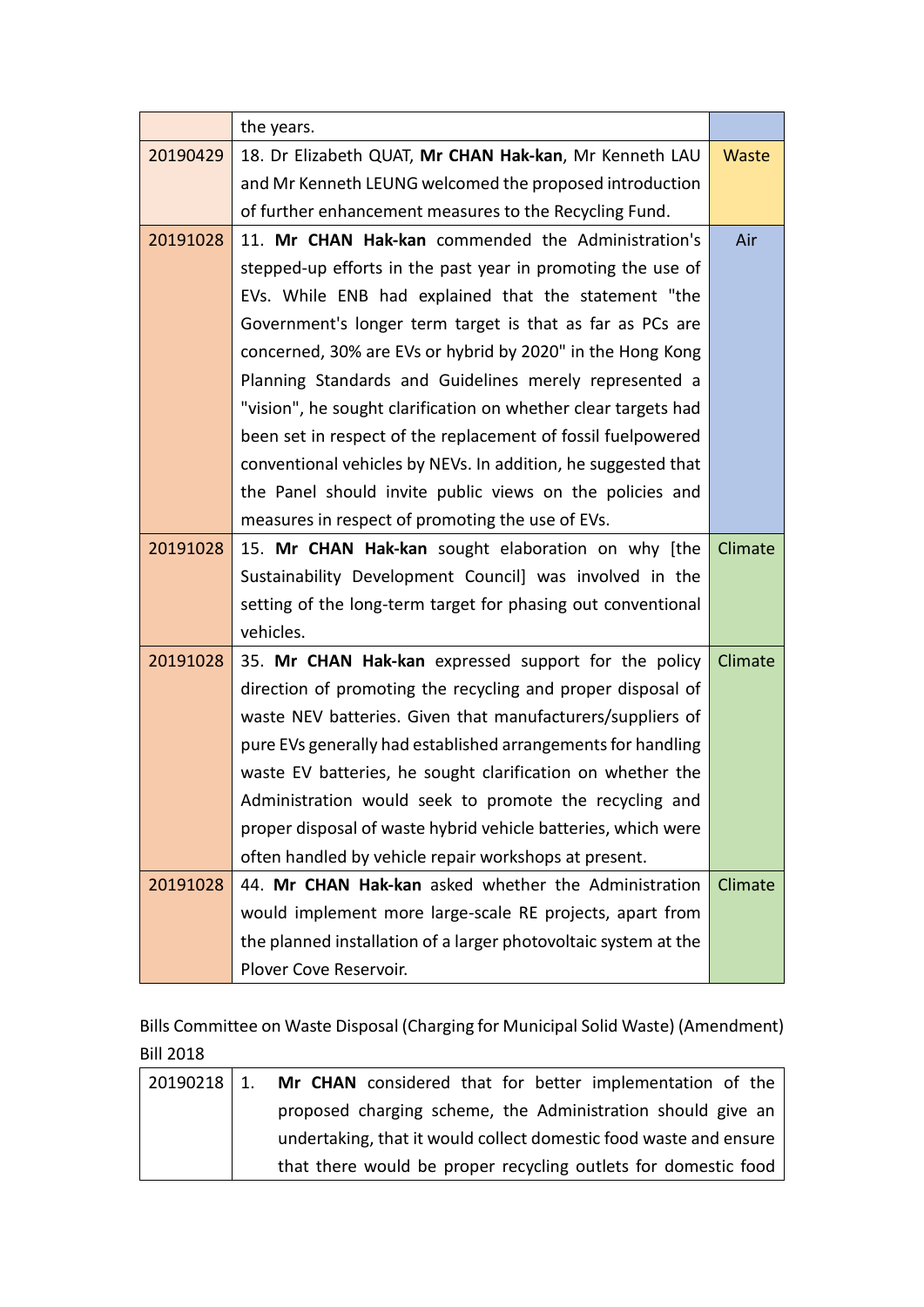|          |    | waste separated from the waste stream.                               |
|----------|----|----------------------------------------------------------------------|
|          | 2. | At the request of Mr CHAN, the Administration would provide          |
|          |    | supplementary information on the estimated amount of domestic        |
|          |    | food waste to be treated by ORRC Phases 2 and 3 after the facilities |
|          |    | had become fully operational, and the proportion of such domestic    |
|          |    | food waste to all domestic food waste generated in Hong Kong.        |
| 20191218 | 3. | Mr CHAN expressed concern that the patterns of illegal disposal of   |
|          |    | household waste were likely to be more irregular and                 |
|          |    | unpredictable than the patterns of C&D waste fly-tipping,            |
|          |    | rendering the surveillance camera systems at black spots less        |
|          |    | useful. He sought elaboration on the Administration's plan to        |
|          |    | ensure compliance with the proposed MSW charging scheme (if          |
|          |    | the Bill was passed).                                                |

Subcommittee on Country Parks (Designation) (Consolidation) (Amendment) Order 2017

| 20171016 | 1. | Regarding the Administration's consultation work in reviewing and  |
|----------|----|--------------------------------------------------------------------|
|          |    | assessing the enclaves to be incorporated into country parks, Mr   |
|          |    | Kenneth LAU and Mr CHAN Hak-kan had expressed grave concern        |
|          |    | that the views of Heung Yee Kuk had not been sought during the     |
|          |    | Country and Marine Parks Authority ("the Authority")'s             |
|          |    | consultation with relevant stakeholders. They were of the view     |
|          |    | that relevant developments of enclaves on Government land          |
|          |    | would have across the board implication on other enclaves located  |
|          |    | on private land in rural areas, the Authority should consult the   |
|          |    | Heung Yee Kuk on such important policy issues                      |
|          | 2. | Mr CHAN Hak-kan suggested that the Administration should           |
|          |    | consider providing a mechanism to compensate those landowners      |
|          |    | whose land was incorporated into a country park for their loss of  |
|          |    | possible opportunities for land development, or setting up a       |
|          |    | conservation fund to provide compensation to landowners for        |
|          |    | their financial loss due to the implementation of Government       |
|          |    | initiatives on conservation. He also pointed out that there were   |
|          |    | precedent cases of the Administration offering land exchange for a |
|          |    | site with conservation value, citing the example of the ecological |
|          |    | conservation project at Sha Lo Tung.                               |